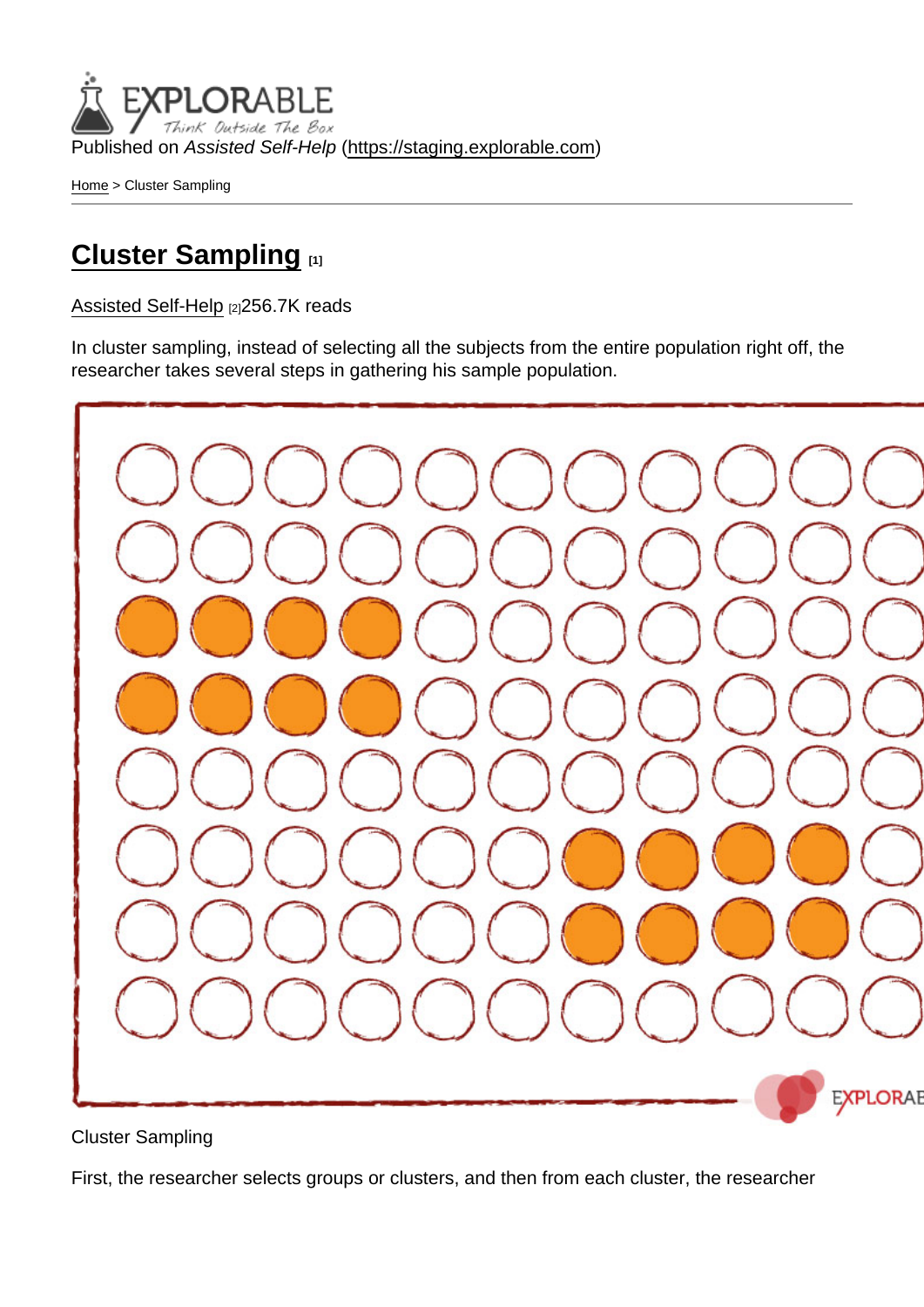selects the individual subjects by either [simple random](https://staging.explorable.com/simple-random-sampling)  $_{[3]}$  or [systematic random sampling](https://staging.explorable.com/systematic-sampling)  $_{[4]}$ . The researcher can even opt to include the entire cluster and not just a subset from it.

The most common cluster used in research is a geographical cluster. For example, a researcher wants to survey academic performance of high school students in Spain.

- 1. He can divide the entire population (population of Spain) into different clusters (cities).
- 2. Then the researcher selects a number of clusters depending on his research through simple or systematic random sampling.
- 3. Then, from the selected clusters (randomly selected cities) the researcher can either include all the high school students as subjects or he can select a number of subjects from each cluster through simple or systematic random sampling.

The important thing to remember about this [sampling technique](https://staging.explorable.com/statistical-sampling-techniques)  $[5]$  is to give all the clusters equal chances of being selected.

# Types of Cluster Sample

### One-Stage Cluster Sample

Recall the example given above; one-stage cluster sample occurs when the researcher includes all the high school students from all the randomly selected clusters as sample.

#### Two-Stage Cluster Sample

From the same example above, two-stage cluster sample is obtained when the researcher only selects a number of students from each cluster by using simple or systematic random sampling.

## Difference Between Cluster Sampling and Stratified Sampling

The main difference between cluster sampling and stratified sampling lies with the inclusion of the cluster or strata.

In stratified random sampling, all the strata of the population is sampled while in [cluster](http://stattrek.com/survey-research/cluster-sampling.aspx)  [sampling](http://stattrek.com/survey-research/cluster-sampling.aspx) [6], the researcher only randomly selects a number of clusters from the collection of clusters of the entire population. Therefore, only a number of clusters are sampled, all the other clusters are left unrepresented.

## Advantages and Disadvantages of Cluster Sampling

- This [sampling](https://staging.explorable.com/population-sampling) technique is cheap, quick and easy. Instead of sampling  $\overline{p}$  an entire country when using simple random sampling, the researcher can allocate his limited resources to the few randomly selected clusters or areas when using cluster samples.
- Related to the first advantage, the researcher can also increase his sample size with this technique. Considering that the researcher will only have to take the sample from a number of areas or clusters, he can then select more subjects since they are more accessible.